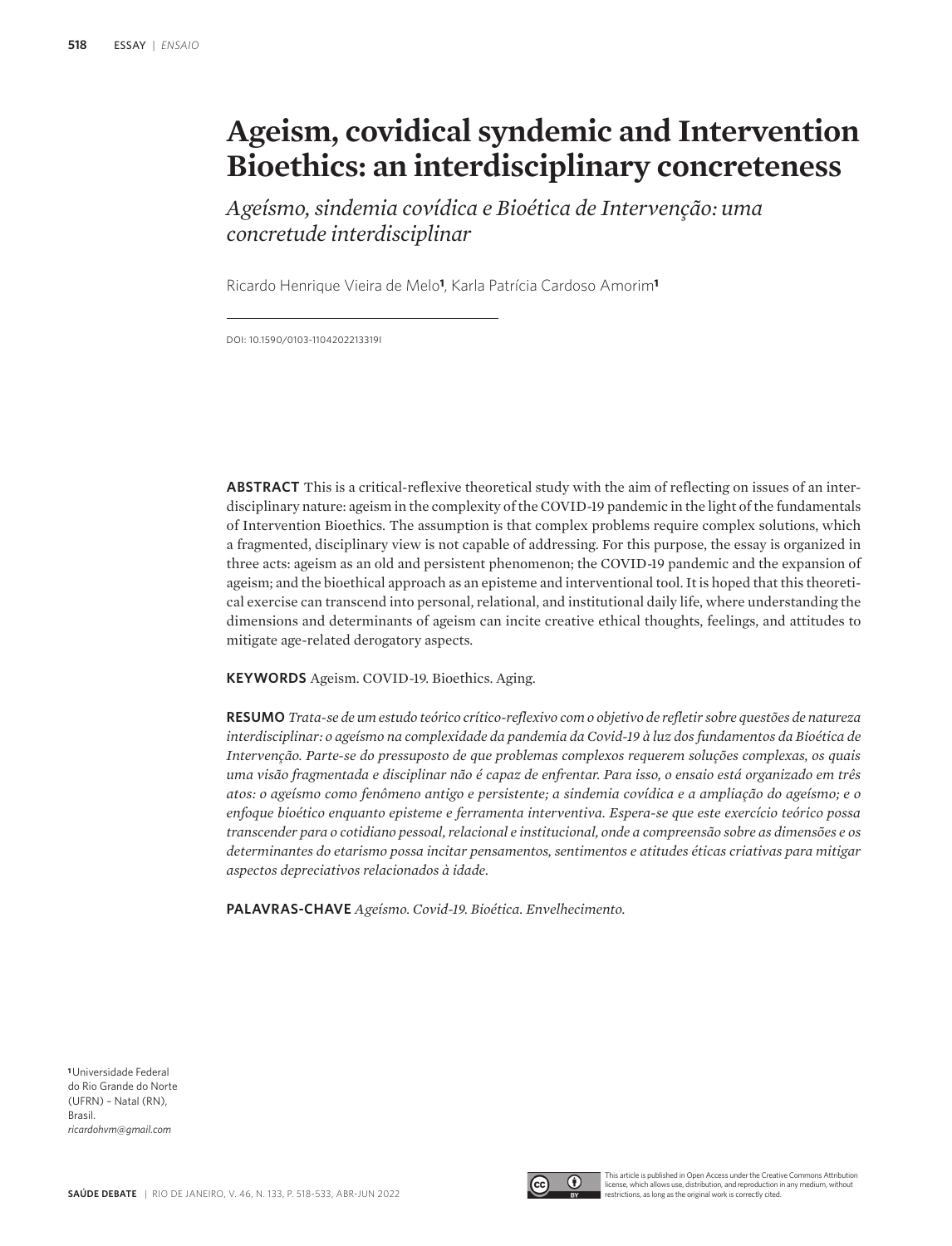### **Introduction**

Ageism is a complex phenomenon, with multiple dimensions and determinants, characterized by stereotyping, prejudice, and discrimination directed at people in relation to age. Its occurrence in the organizational sphere refers to the laws, rules and social norms, policies, and practices of institutions that restrict opportunities because of age. In addition, it can appear in the interpersonal sphere when it emerges in social interactions between two or more people. Finally, it is also possible to occur in a self-directed way from the internalization of ageism by the subject, against oneself **1-3**.

Understanding the human aging process can contribute to reducing prejudices. The greater the demonstration of negative attitudes towards aging, the greater the ageism, because the attitudes of a person or a group of people towards something can be favorable or unfavorable and are influenced by past experiences, feelings, cognition and affection, which, in turn, modulate behavior. In this sense, perceptions and (discriminatory or evaluative) attitudes towards the elderly (and/or young people) are influenced by personal and relational social constructs**4,5**.

The COVID-19 pandemic, which is currently one of the largest public health issues on the planet, despite affecting people of different ages and in different ways, has included older people in a vulnerable group, because they are considered at greatest risk to develop the severe form of the disease and present higher mortality rates. Consequently, there is an outbreak of ageism, which causes intergenerational divergences, blaming the elderly for the burden of the health system, distributing resources for the care of young people and the most productive population**6**.

In this perspective, bioethics deals with knowledge at the crossroads of several disciplines, suggesting an interdisciplinary

or even transdisciplinary conception. The simple statement of bioethics convinces, however, that no discipline can account for the plurality of necessary clarifications, because the notion of life, its central point, is an excellent proof of this. Intervention Bioethics (BI), a theoretical model that originated in Latin America, contributes, with its inter/transdisciplinary epistemology, to everyday thinking, feeling, and acting, to understand and face the persistent dilemmas about social, health, and environmental issues, establishing a dialog with the various fields of knowledge from a transformative perspective**7**.

The terms interdisciplinarity, multidisciplinarity or polidisciplinarity and transdisciplinarity are polysemic and fluid**8**. Morin**<sup>8</sup>** argues that when interdisciplinarity means exchange and cooperation between disciplines, it becomes something organic. With regard to transdisciplinarity, this "is usually characterized by cognitive schemes that cross the disciplines, sometimes with virulence that puts them in a trance"**8(34)**, because "science would never have been science if it had not been transdisciplinary"**8(34)**. The philosopher completes this reasoning by stating that not only the ideas of inter- and transdiciplinarity are important, but also everything that is contextual related to it; that is, one must 'ecologize' the disciplines.

Based on these perspectives, this essay, which is part of a doctoral thesis of the Graduate Program in Family Health in the Northeast – of the Northeast Network of Family Health Training (Renasf), at the Federal University of Rio Grande do Norte (UFRN) – aims to reflect on ageism in the complexity of the COVID-19 pandemic in the light of the assumptions of IB, themes of an interdisciplinary nature.

Therefore, the text is organized into three acts, by articulating: ageism as an old and persistent phenomenon, covidical syndemia, and the expansion of ageism, and the bioethical approach as an episteme and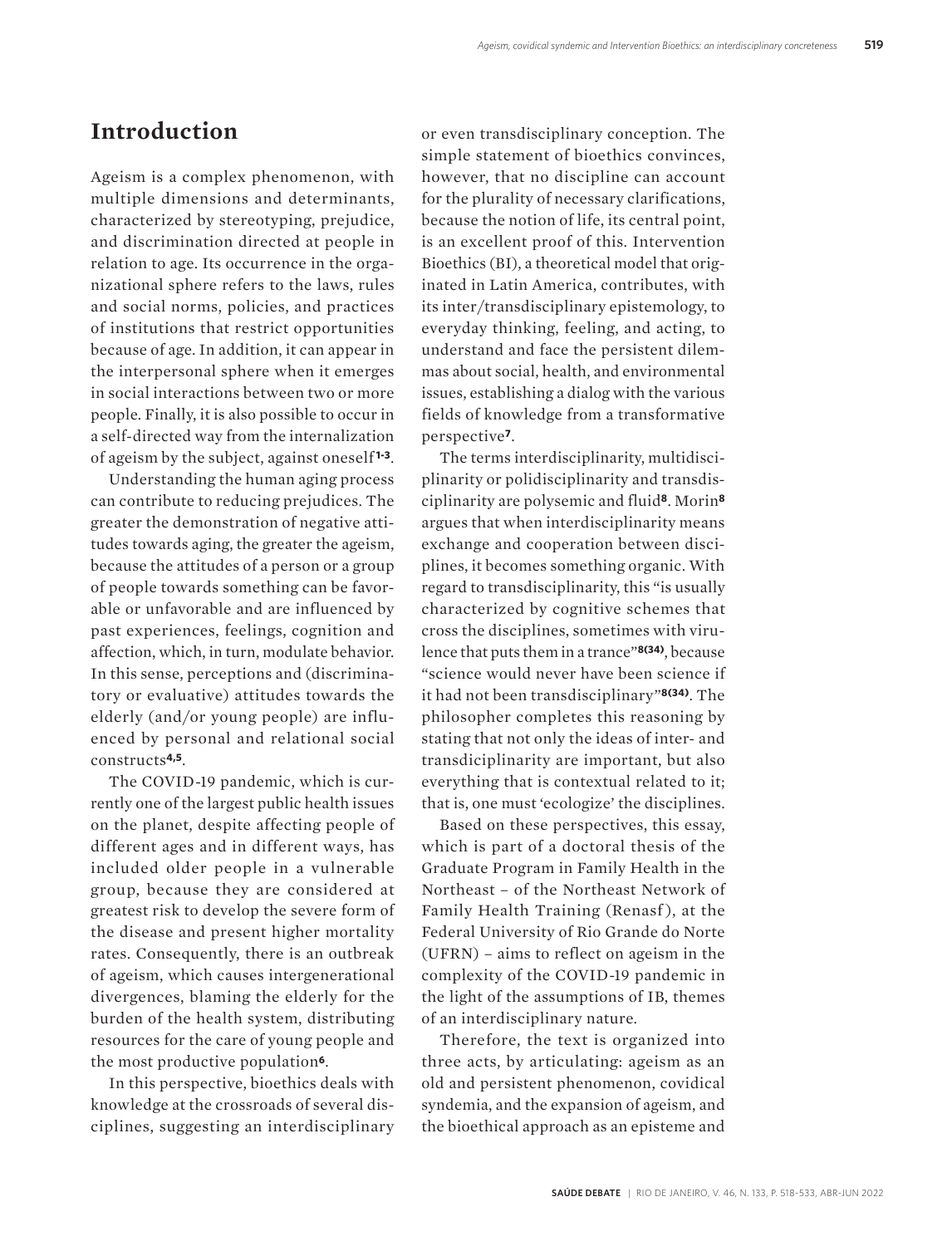interventional tool. The assumption is that complex problems require complex solutions, which a fragmented, disciplinary view is not capable of addressing.

It is hoped that this theoretical exercise can transcend into personal, relational, and institutional daily life, where understanding the dimensions and determinants of ageism can incite creative ethical thoughts, feelings, and attitudes to mitigate age-related derogatory aspects.

# **Ageism as an ancient and persistent phenomenon**

Aging "is surrounded by social determinants that make conceptions about old age vary among individuals, from culture to culture, from time to time"**9(12)**. Therefore, it is impossible to think about this process, in its motor, functional and psycho-social aspects, without understanding each context in which it is inserted.

Considering that the aging process occurs in contexts of marked social, economic, cultural, and environmental transformations, in the face of technological advances, changes in marital arrangements, and in the composition of families, among others, Beauvoir**<sup>10</sup>** points out that the logic of productivist socio-cultural structuring, inspired by profitable utilitarianism, oppresses old age, mitigating the reach of longevity.

In this context, Debert**11** considers that the so-called old age is an invention resulting from a growing process of managing old age, transforming it from a private/family situation into a public condition. As a consequence, the aging process is homogenized, inducing a homogenization of the aging process for state interventions and for openness to market and to the consumption of products and services, reducing the uniqueness of older subjects and, by derivation, intergenerational solidarity.

Considering, on the one hand, that aging

can be valued by the wisdom and social values of the elderly, on the other hand, it can be perceived as social devaluation, unproductivity and financial burden (social security, for instance), when considering the elderly as an unnecessary expense for the family or the State. Therefore, the quality of life during old age permeates the individual and family acceptance of this elderly, as well as the fact that acceptance and appreciation also come from society itself, which makes its choices, favoring some over others**12**.

More cohesive and productive societies are known to have less violence and social dysfunctions. In developed countries, people get richer first and then get older, unlike what happens in developing countries, due to the persistence of inequality contexts, accentuating crises that compromise the quality of longevity. However, the elderly can also be seen with economic importance, contrary to the neoliberal hegemonic thought that they are unproductive**13**.

Butler**14** presented the English term 'ageism' to configure antipathies and contact escapes based on myths, capable of producing prejudices and discrimination against older people, repressing social interactions and consequently hindering the understanding of the aging process. In Portuguese, the words '*idadismo*' and/or '*etarismo*' are usually used as synonyms of ageism (both for the youngest and for the oldest), and the use (exclusive to the oldest) of the words '*idosismo*' or '*velhismo*' is unusual.

Currently, the term 'ageism', although recent, represents an old phenomenon that is not only related to older or elderly people, but to any age, including younger people. Among its determinants are: age; gender; education; anxiety; fear of dying; personality types; contact with older (intergenerational) age groups; how to deal with the aging process; proportion of older adults in the region; life expectancy; mental and physical health, among others. Therefore, it is a common problem, albeit shady, that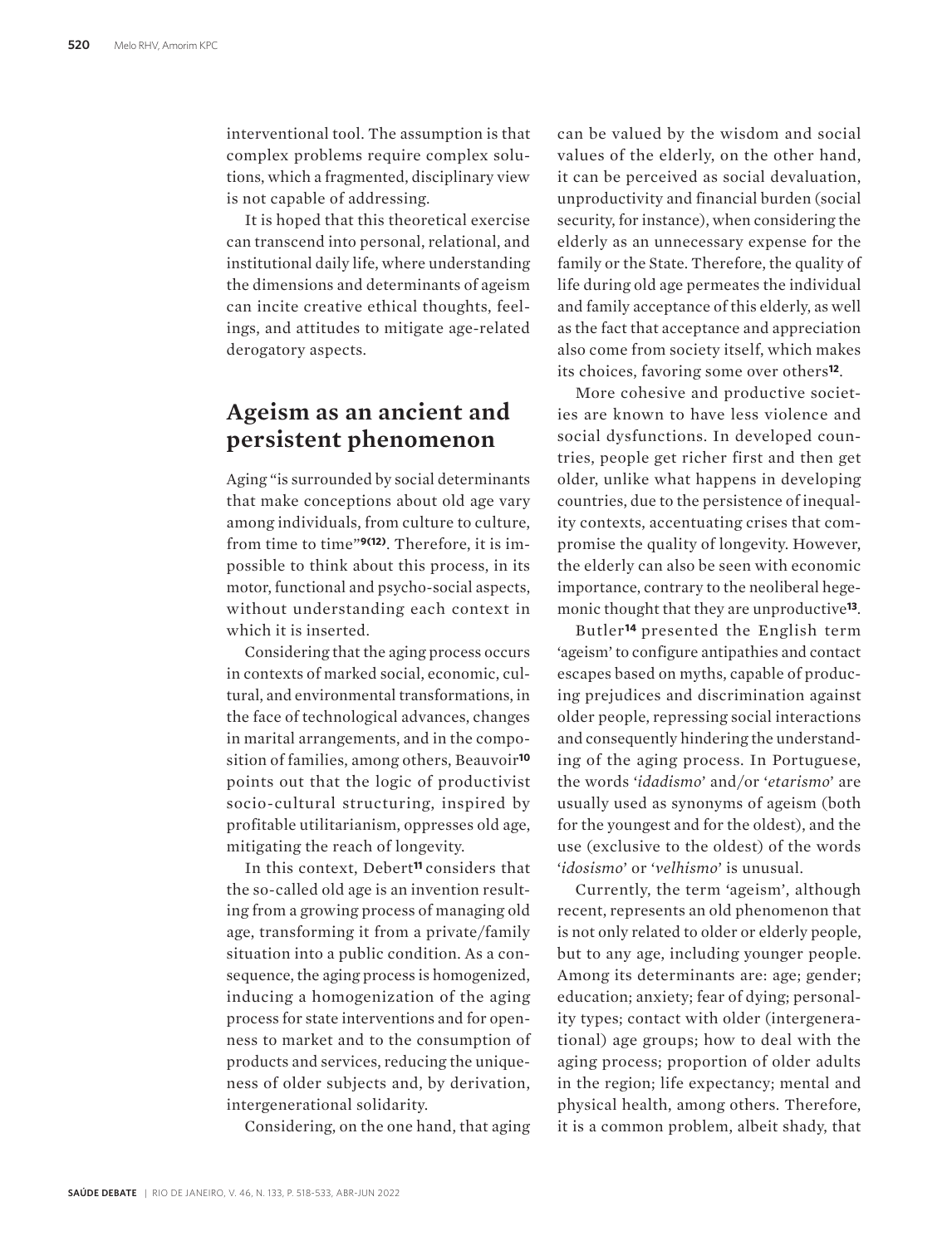can affect people, institutions, and the way of thinking about social policies**1-3**.

Considering that most people, especially the elderly, report experiences of depreciation related to age in social contexts ( jokes, indifference, insults, paternalism, infantilism, association with limitations or disabilities, etc.), the occurrence of ageism can be considered a form of violence. In this sense, the use of instruments for identification and/or measurement is important to diagnose situations and plan interventions capable of preventing or minimizing ageism, stimulating equal opportunities at all ages**4**.

In the Brazilian reality, Schumacher et al.**<sup>15</sup>** affirm the need to carry out investigations on this object to assimilate the divergences and similarities of the results in different contexts, since the measurement and discussion of prejudiced conceptions and attitudes could contribute to the construction of a more harmonious and evaluative environment of intergenerational diversity.

In the context of human relations, including in the work environment, Sato et

al.**16** emphasize the importance of studies focused on this theme to know the demands of workers and give greater visibility to the interactions between the aging process and work. In addition, there is a lack of investigations and actions on ageism, especially research on prejudiced attitudes against older workers, including instruments that can identify it in institutions and actions aimed at reducing it.

Regarding age stratification, the term 'elderly' was created in France in the 1960s, replacing derogatory expressions such as 'old' or 'old person', historically linked to negative aspects, such as: inactivity or disease. Another adjective, called 'young elderly', refers to the concept of the elderly for the age group between 60 and 80 years old, while 'old elderly', from 80 years old on, is traditionally associated with the image of decay or mental and physical incapacity. In addition, there are several age-related classifications (*table 1*), mainly due to lifestyle habits, consumption patterns, skills with new technologies or work profile**17**.

| Table 1. Cohorts of generations and times according to global and Brazilian reality. 2021 |                   |                      |
|-------------------------------------------------------------------------------------------|-------------------|----------------------|
| Generation                                                                                | <b>Birth</b>      | Current age in years |
| Veterans/Belle Époque/Traditional                                                         | 1920 to 1940      | 81 to 101            |
| Fourth Age                                                                                | 1941 and earlier  | 80 and more          |
| Vargas Era                                                                                | 1930 to 1945      | 76-91                |
| Baby Boomer/Woodstock                                                                     | 1940 to 1960      | 61 to 81             |
| Elderly                                                                                   | 1956/1961 to 1940 | 60/65 to 79          |
| Post-War                                                                                  | 1946 to 1964      | 57 to 75             |
| Optimism                                                                                  | 1955 to 1967      | 54 to 66             |
| Iron Age                                                                                  | 1968 to 1979      | 42 to 53             |
| Middle age                                                                                | 1981 to 1962      | 40 to 59             |
| Perennials/Ageless                                                                        | 1965 onwards      | 56 and under         |
| Ephemerals/Ageless                                                                        | 1965 onwards      | 56 and under         |
| Generation X                                                                              | 1960 to 1980      | 41 to 61             |
| Forties                                                                                   | 1976 to 1986      | 35 to 45             |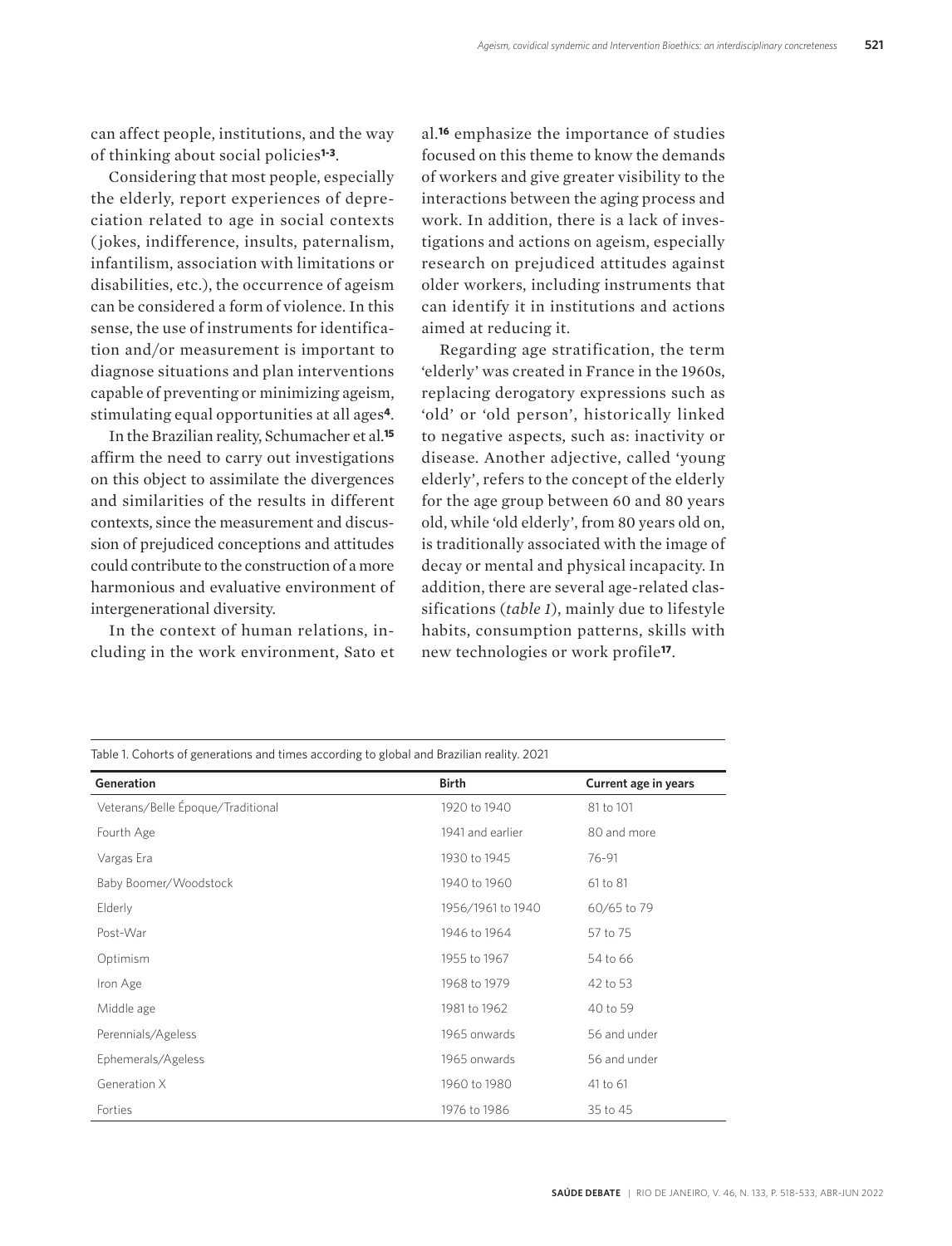| Table 1. (cont.)                       |              |                      |  |
|----------------------------------------|--------------|----------------------|--|
| Generation                             | <b>Birth</b> | Current age in years |  |
| Lost Decade                            | 1980 to 1991 | 30 to 41             |  |
| Be yourself                            | 1992 onwards | 29 and under         |  |
| Generation Y/Millennials               | 1980 to 1995 | 26 to 41 years       |  |
| Old Millennials                        | 1980 to 1990 | $31$ to $41$         |  |
| Young Millennials/Generation W         | 1990 to 1995 | 26 to 31             |  |
| Generation Z/GenZ/Centennial           | 1995 to 2010 | 11 to 26             |  |
| Generation Alpha/Generation M (Mobile) | 2010 onwards | 11 and under         |  |

Source: adapted from Motta et al.**18**; Zomer et al.**19**; Anaya-Sanchez et al.**20**.

An example that ageism permeates the various age strata can be observed between generations Y and Z. The latter is stereotyped as the 'zombie generation' by the first. They are called 'zombies' because they walk in groups, have an insatiable hunger (consumption) (which is irreversible and unsustainable), contaminate themselves with each other, etc. The latter, on the other hand, refers to the first as 'cringe', which means 'embarrassed', for maintaining habits considered, by some, as obsolete – such as: paying bills using bank slips, consuming coffee; and painting/using French tip nails, among others**18-20**.

Thus, ageism is as old as conflicts and negotiations of interests between young people, adults and the elderly are because of symbolic and/or material power relations and prestige. Therefore, since time immemorial, in all latitudes and longitudes, in face of situations in which crises occur, with or without deprivation or imminent danger of death, adults do not hesitate to initially prioritize children and young people and then consider the elderly later**12**.

The internalization of ageism by the elderly is not uncommon, as they end up thinking that the acceptance of derogatory and paternalistic treatments they receive from people, institutions, (public and private) services, and social networks is normal. This naturalization is silent and

dangerous because it amplifies stereotypes, making them expected attributes in relation to the elderly, including the elderly themselves. Thus, older people receive unequal treatment and access with regard to social rights and opportunities, based on ageist criteria and the fallacy of the homogenization of aging, which considers the elderly a fragile, dependent, unproductive and helpless person**13**.

Ageism can also be understood from the perspective of productivity ideology in the face of neoliberal capitalist demands that minimize the life stories of the elderly, reducing their networks of solidarity and support, intensifying social inequalities, financial and educational difficulties, often reflected in barriers of gender, color/race and skin texture of the elderly, sometimes dried out by social roughness, by remembering finitude or identity invisibility that oppresses and excludes**13**.

In the logic of market laws, the social security system considers the elderly as permanent expenditures for good citizens, who contribute to the progress of the capitalist nation. With this, instruments are elaborated to let live and to make die, in the gap between being and feeling productive or expensive to the system, therefore, producing conditions for physical and/or social survival or death**21**.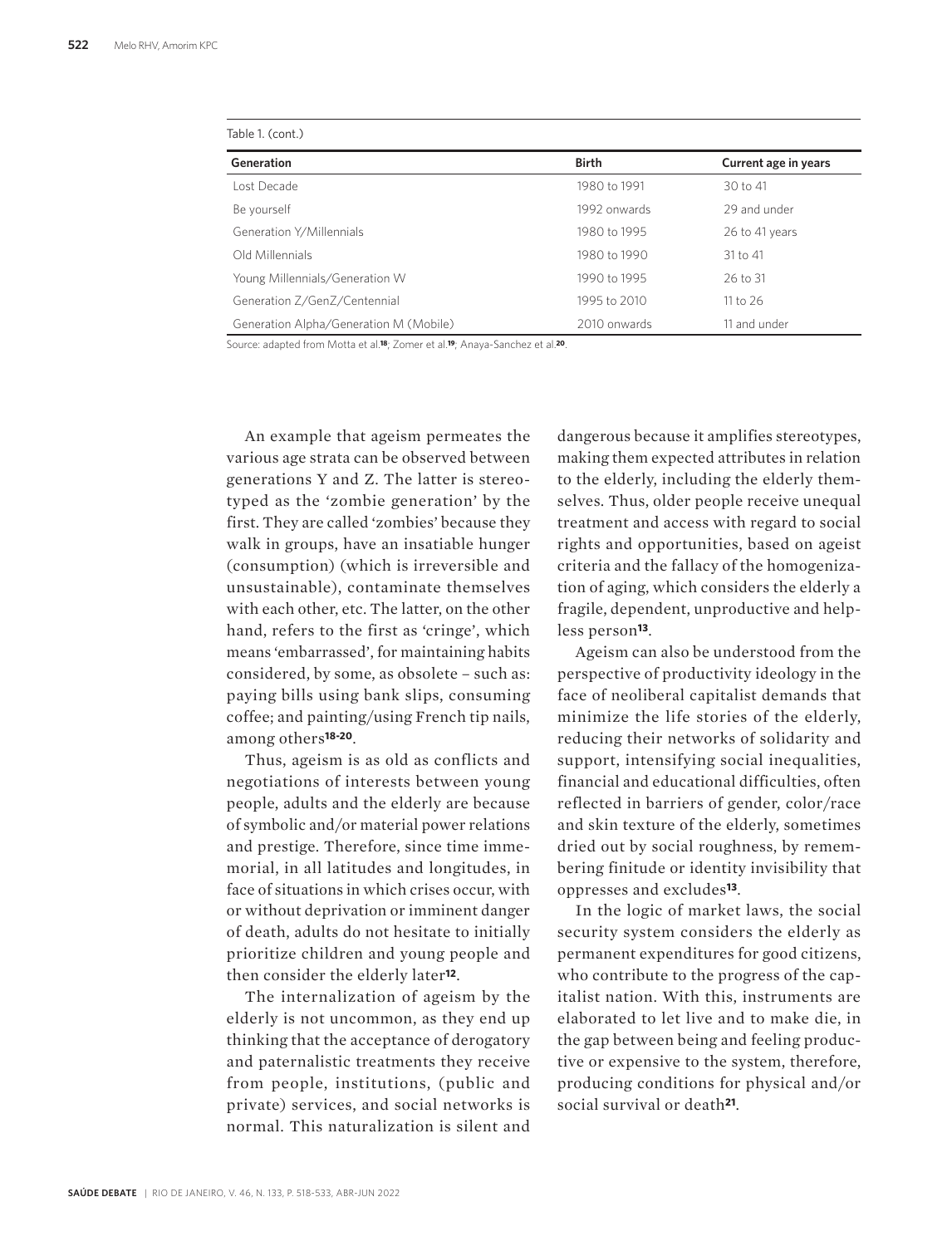# **The covidical syndemic and the expansion of ageism**

The ageist discourse became, literally, more 'viral' in social networks also in the Brazilian society during the emergence of COVID-19, initially considered as a disease of the elderly, being strongly recommended to keep, and often 'arrest' or 'lock' the elderly at home. The positive representativeness of the elderly was replaced by derogatory stereotyping, disseminated along with measures to contain the new coronavirus, such as physical and vertical distancing, which also sometimes promotes neglect, loneliness, social isolation, depression, anxiety, and physical and psychosocial abuses**22**.

Considering that, before the arrival of the new coronavirus, the seniors already dealt with feelings of loneliness, physical distancing, which in the imagination of the common sense is called 'social isolation', has collaborated to reduce social relations and support networks, enhanced by the feeling of mourning for the loss of family members and loved ones, minimizing the feeling of belonging to their homes and places, intensifying suffering. The challenge is to find new arrangements for intergenerational sociability and solidarity**22,23**.

It is a consensus that the COVID-19 pandemic, which arrived in the country and collapsed the health systems of several cities, explained several facets of persistent ageism in Brazil. This issue should be discussed more frequently, in the

illusory sovereignty of the living who will one day be the next dead, capitalizing social prestige to the office of the providers of life, but also of the caregivers of death**24 (550)**.

In turn, social media have advanced considerably in the dissemination of information, as a means of communication, boosting the need to monitor the content of fake news in view of its rapid dissemination in several channels. Thus, in parallel to the official news published in traditional and reputable vehicles, the circulation of audios and fake videos with mistaken recommendations, often intentionally, simulated supposedly true content, distorting their sources as if they were from public prestigious institutions**25**.

In addition, the Social Determinants of Health (SDH) emerged in partnership with the pandemic, enabling the Coronavirus to find a fertile territory in inequalities and social injustices so that it could operate its desolate itinerary more efficiently. Blame cannot be outsourced by attributing to the virus the social discrimination that humans make, for example, intertwined in nationalism, racism, xenophobia and capitalism, so that the advance of COVID-19 increasingly combines the characteristics of a class, gender and race pandemic**26**.

The topic 'pandemic' has spread in the news and in the conversation circles between friends, neighbors, family, co-workers and in the speeches of politicians and managers. In this sense, there is much to be done beyond the financial sphere. Human investment is needed to broaden the understanding of this complex reality, especially in relation to those who advocate the reduction of social policies and who reveal difficulties in recognizing solidarity with the most economically vulnerable communities**6**.

The synergistic character between diseases and social problems makes up a complex network of links and determinations, called 'syndemic' (combining the terms 'epidemic' and 'synergy'), indicating that epidemics can overlap each other under social, environmental and cultural factors conducive to the development of certain diseases. In this sense, a syndemic occurs based on the interaction of two or more diseases in a social context harmful to public health, due to the synchrony between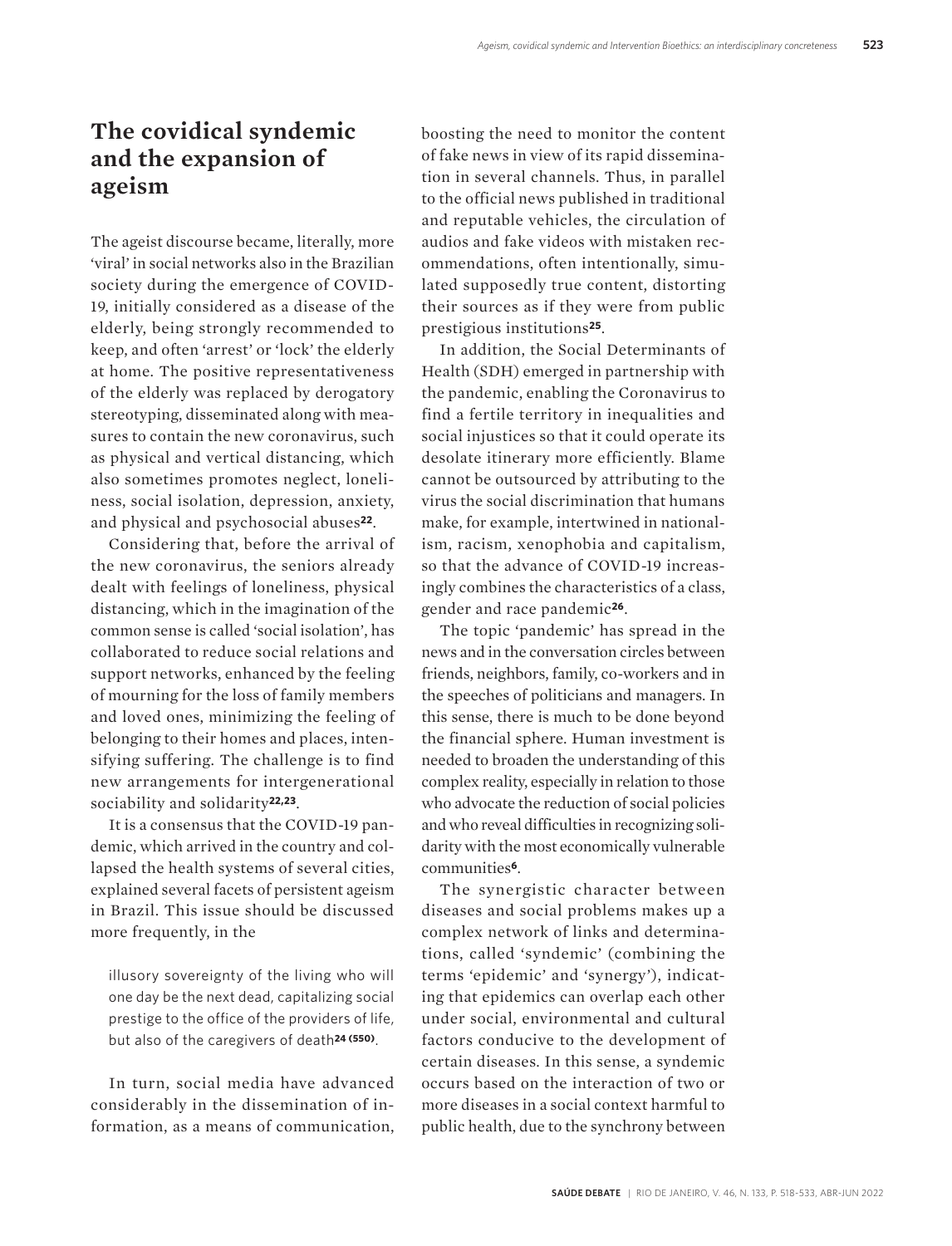biological elements and social disparities, which amplify the effects, especially in more vulnerable groups**27**.

Therefore, it is a synergy between individual and collective determinants and health conditions, influenced by pathogenesis, transmissibility, prevention, therapy, and prognosis of emerging and/or persistent health problems; sociocultural aspects (habits, beliefs, values, education); population structural elements (demographic, age, economic, migratory); and environmental conditions, such as pollution, depletion of natural resources, and climate change**28**.

Designating the COVID-19 pandemic as a syndemic is not fad, as it amplifies the understanding of the problem towards a more comprehensive and effective confrontation, reorienting the traditional approaches of collective health, including ageism, assuming its complex, polysemic, and polymorphic character, as an articulated manifestation of phenomena, which are at the same time synergistic and antagonistic, multidimensional, multifactorial, and interdisciplinary**29**.

In Brazil, currently, Veiga-Neto**29** identifies five types of synergistic crises: covidical, economic, political, ethical, and regarding stupidity. This combination becomes even more complex due to a world increasingly connected, permeable and open to the free circulation of information of all kinds, both good and bad, as well as false news, lies, orientations and disorientations, often rude or well elaborated, broad, critical or uncritical, but equally issued, disseminated and going viral.

Part of this stupidity stems from poorly prepared and uncritical profiles of consumers of information and contents viewed, read or heard, absorbed as if everything were, a priori, lie or truth, often presented in an apparently plausible, intentional, intuitive way to deceive or confuse. Certainly, these aspects leave part of the population at the mercy of external influences, drifting, erratic, biased to change their opinion based on manipulation and not on criticality or reflection**29**.

In a recent integrative review, Silva et al.**30** pointed out some impacts of social isolation and the use of technologies and social media on intergenerational relations in the COVID-19 scenario, as well as criticized the allocation of resources and intensive care based exclusively on age criteria. Most publications indicated that ageism has always been present in society; however, it was more evident during the new coronavirus pandemic, in the form of discrimination against the elderly.

In this sense, ageist discourses negatively influence the lives of the elderly, causing social and psychological losses. The treatment given to the elderly, in the pandemic context, confirms the more common occurrence of ageism in relation to the older than related to the younger, probably by the combination of the greater biological vulnerability and the lower political power of the elderly when compared to the latter**30**.

Nowadays, regardless of pandemics, most of the elderly are increasingly faced with the possibility of living alone, with fewer opportunities for social interaction, as they spend more time at home and increasingly less time in social and recreational activities, due to the difficulties of accessibility. In addition, this audience uses less instant communication applications for information, purchases, contacts and for fun. All these things increase the risk of loneliness due to social and physical distance exacerbated in the COVID-19 syndemic**31**.

Considering social isolation as the absence of contact or social communication or participation in social activities, its occurrence is associated with a one-third increase of mortality, so that emotional loneliness emerges as a personal experience of producing negative feelings (lack of interest, boredom, fatigue and apathy), which amplify pain, insomnia, lack of appetite and sedentary lifestyle, increasing the possibility of evolution to depression and mental suffering**32**.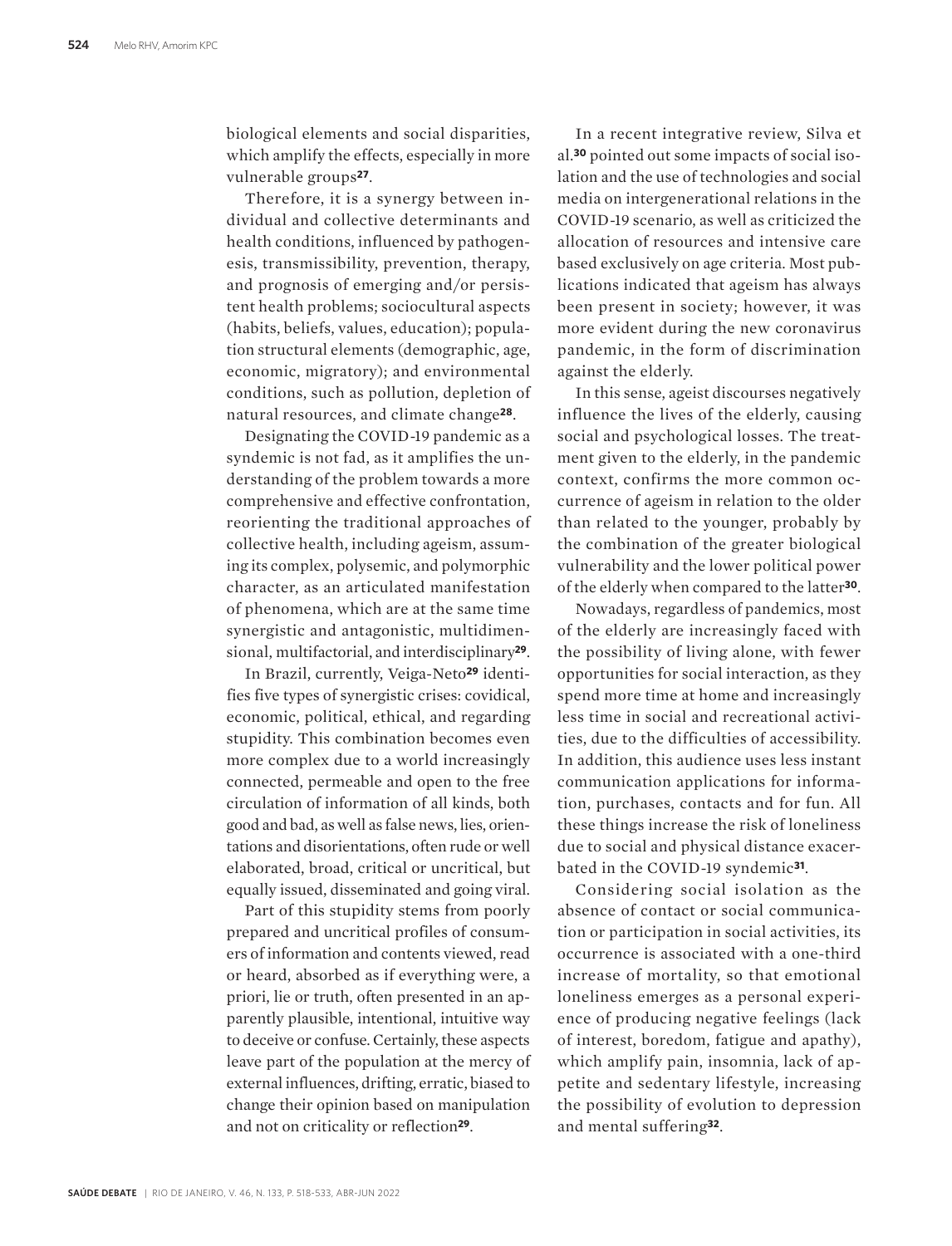Reformulating it as a syndemic allows the aforementioned aspects to be considered as non-isolated parts of a larger problem that affects the whole world, which goes beyond individual injuries and specific care with diseases to general care with human and environmental health, seeking to identify biological, social, cultural, political, economic and environmental interactions, specifically in developing countries, where educational problems, unemployment, lack of basic sanitation, waste treatment, etc., persist. In this context, this complex of problems that amplify the existing and persistent complications and difficulties can generate a kind of biopolitical catastrophe, whose difficult solution will require attitudes that are equal, in ways of seeing, being and acting biopolitically**33**.

In the field of biopolitics, on the one hand, there is the articulation of astute or unprepared managers, with good intention or not, and, on the other hand, the governed ones, partly uninformed or indifferent to learning and to the need to develop stances and morally justifiable ethical conduct, according to principles structured in a historical-social way, to promote mutual, respectful and supportive mutual recognition. Therefore, sharing without being charitable, based on the capacity for listening and reflection, centered on the power of the encounter, on the 'governmentality' that connects the government of oneself with the government of others**29**.

In fact, more than ever, it is essential to consider the need to think, feel and act through the proposition of biopolitical and/or bioethical measures to face both the manifestations of covidical syndemia and ageism, to mitigate its multifactorial determinants in its various dimensions. As the narrative of each government has been of confrontation, either denying or being indifferent to the pandemic, COVID-19 has amplified ageism, especially in relation to those over 60 years old, from invisibility to a widespread opening and on a global scale**28**.

In this sense, the frequent representation of the elderly in the context of the covidical syndemic exposes them as a risk group, as if this public were a homogeneous stratum of the population formed only by defenseless, vulnerable people with protection needs who, in a contradictory way, will not receive adequate attention due to the prioritization of care for the younger people**28**.

Ageism linked to COVID-19 can affect the mental health of older people during social distancing, as it is already expected, of course, that the elderly isolate themselves, regardless of whether or not they have any health condition. In addition, many of them feel they are a burden to society, increasing the feeling of frustration and depression, also due to the demonstration of indifference, by people and institutions, regarding the number of deaths of the elderly due to the pandemic**28**.

One of the possible solutions permeates the proposition and dissemination (viralization) of initiatives to value spaces, autonomy, dignity and opinions led by older people so that they feel welcomed and perceived by society as active, independent, critical, productive and digital citizens, and not just a heavy amorphous mass.

After all, the lack of appreciation of aging by society makes this same society a tormentor of itself, disregarding its own aging process by disseminating several manifestations of ageism or infantilizing the image of the elderly. The world urgently needs longevity activists.

# **The bioethical approach as an episteme and inter/transdisciplinary interventional tool**

An 'ethical' questioning occurs when it relates to everyday human action involving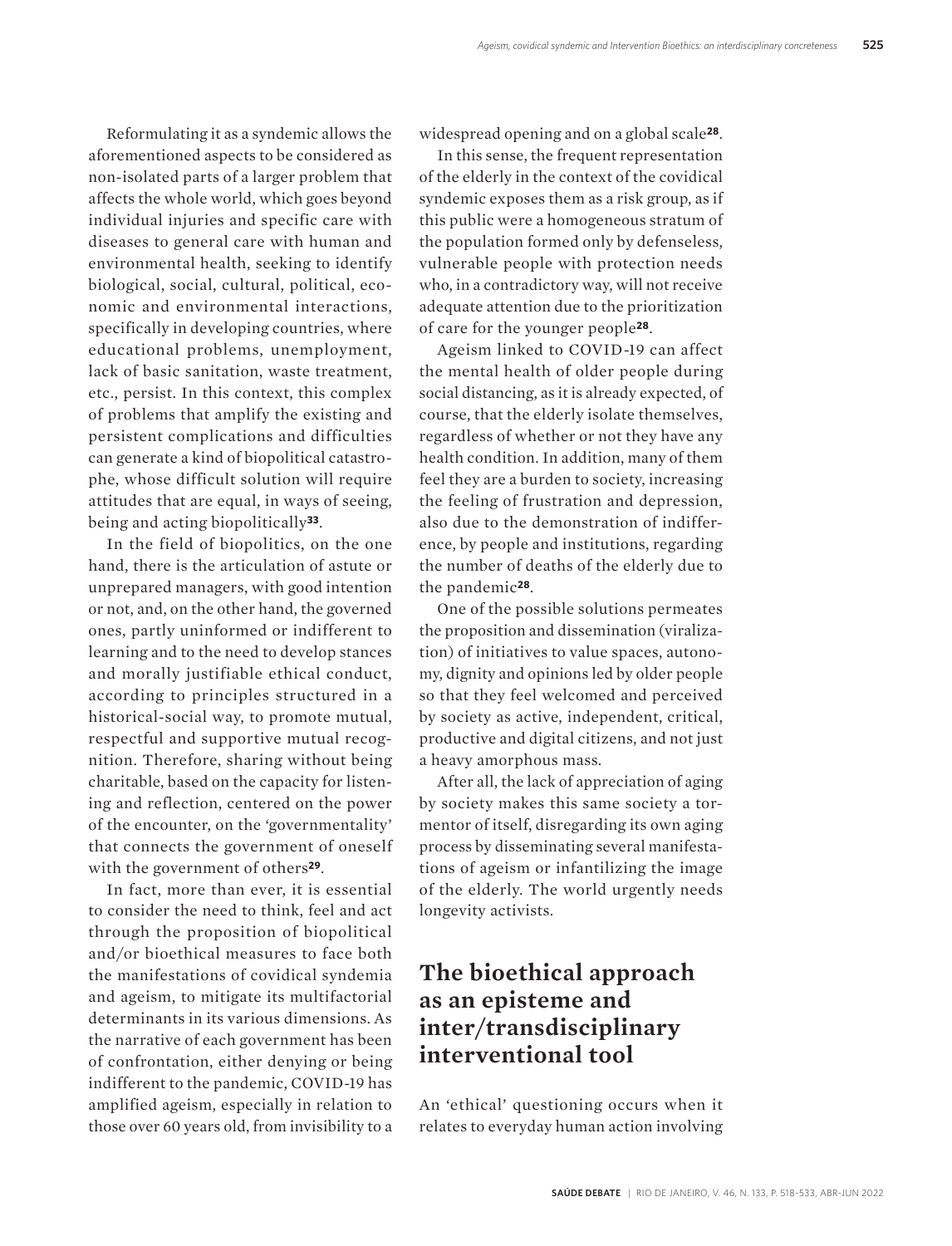– in whole or in part – people, collectivity, and the environment. Therefore, an ethical posture combines existential behaviors and discernments, modulating social relations to harmonize personal and collective interests associated with quality of life. In addition, bioethics – while applied ethics – is concerned with the limits and purposes of human action (intervention) on life, understanding conflicts to find plausible consensus in each situation analyzed**34**.

Considering that human expertise develops criteria for ethical framing centered on the benefit and cohesion of society, ethical acts (free, voluntary and conscious) should be: performed by subjects with freedom of thought and without coercion of any kind; and based on the perception (awareness) of the existence of conflicts, with free positioning between emotion and reason (autonomy) and with emotional maturity, coherence, and social repertoire**35**.

The proposal of the current of thought called 'Intervention Bioethics' is to be an instrument of reflection on persistent and/ or emerging bioethical problems contextualized in scenarios of social inequalities, such as Latin America and other countries in the Southern Hemisphere. The IB contemplates in its scope a perspective of critical social justice that challenges the social, cultural, economic, scientific, and environmental neocolonialism of developed countries over developing countries**36**.

Among the assumptions of the IB are: political awareness of moral dilemmas in circumstances of social exclusion, thought according to the reality of the Southern Hemisphere; dialogicity in permanent construction, sustained by solidarity committed to the daily and evaluative differences; the proposal of transformation through social mobilization in democratic spaces of encounter, reflection, contestation, and negotiation; a decolonized consequentialism concerned mainly with the persistent problems that should no longer happen in

contemporary times, such as racism, sexism, and ageism**37,38**.

Therefore, there is a proximity of the scope of IB to the field of collective health, by stimulating the exercise of citizenship to achieve justice as equity, entwined in a capillarity of transdisciplinary knowledge, expanding interdisciplinary views on conflicting aspects about the complexity of life in multiversal societies. In addition, both support their constructions in the reflections of human actions on the challenges of concrete social situations demanding responsible transformative attitudes (personal, social, sanitary and ecological), through applied ethical interventions**7,39**.

It is believed that the bioethical debate about the values that permeate the stigmatizing issues of ageism could help in the visibility of this problem, minimizing the vulnerabilities that mainly affect the elderly. Therefore, IB and collective health share the same militancy as episteme and tools of inspiration and application (intervention) of strategies capable of contributing to reducing social inequalities, as well as mitigating the determinants and conditions of ageism in its institutional, personal and self-inflicted dimensions, proposing pacts and resignifications, balancing its relations of power**40**.

For this, IB considers the individuals of society as protagonists, with critical awareness and committed to social participation, for the equitable achievement of rights that ensure the reciprocal recognition of people and groups, honoring their diversities and their values**41,42**.

Given the context of the COVID-19 syndemic, stereotyping and age-based stigmatization demanded important ethical discussions. Initially, due to the imminent risk of overload and collapse in access to health systems, the debate was about the allocation of health resources primarily for younger and adult users, feeding the fundamental ethical dilemma about the right to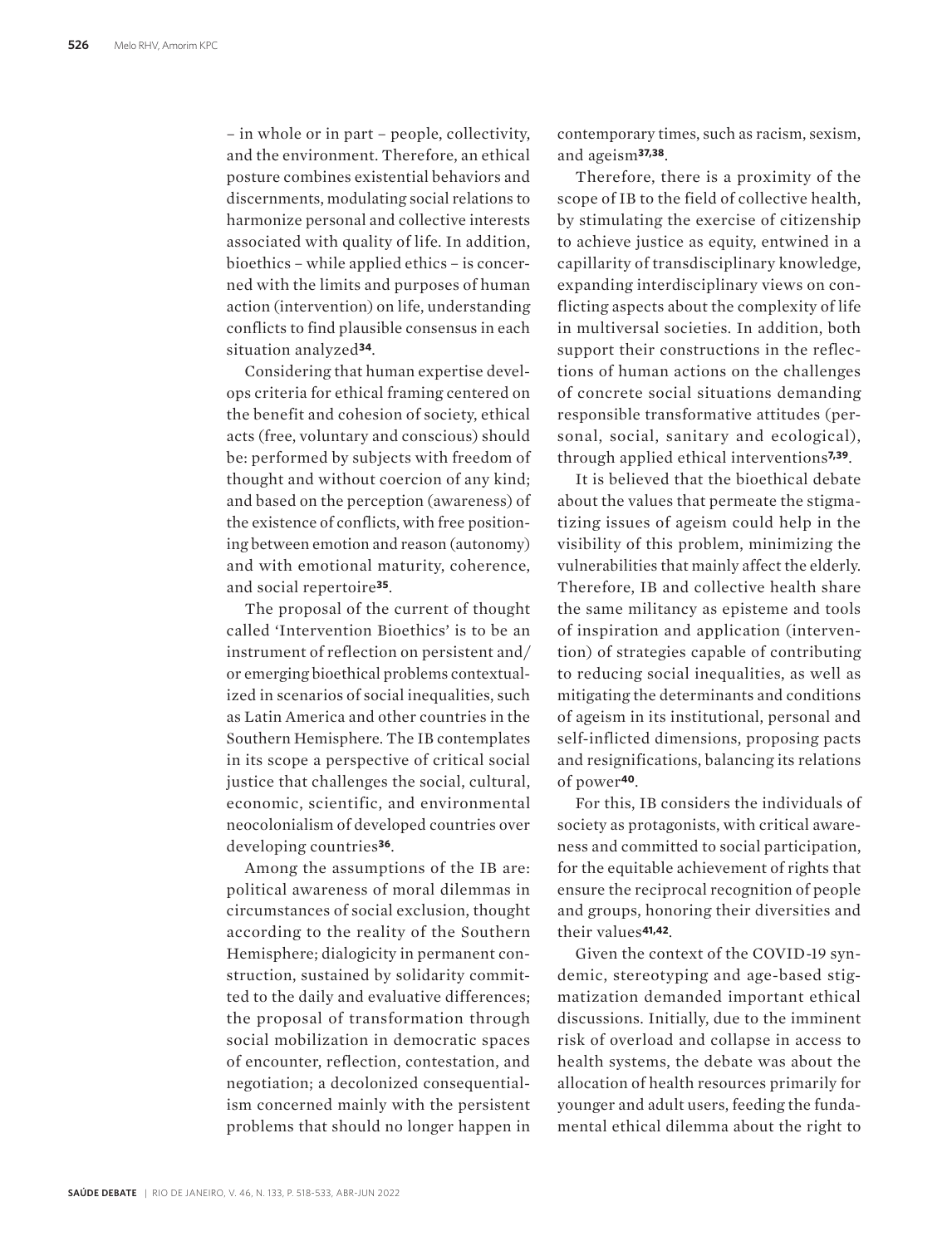life and the right of some professional(s) to decide who should live or die**30,43**.

To paraphrase Singer **44**, when he argues about the lack of intrinsic difference between killing and letting die, there is no intrinsic ethical meaning between discriminating and letting discriminate. Therefore, consequently and apparently, in the face of everyday situations in which thoughts, feelings or derogatory attitudes related to people's age are identified or perceived, all of them would be ageist.

Among the most evident ethical dilemmas during the COVID-19 syndemic, initially, the classification of utility screening emerged, regarding access to biomedical equipment, in three possible situations, contextualized in the face of the scarcity of resources: people likely to survive without medical care; individuals with chances of survival if they received medical assistance, and those who, even if they received care/medical assistance, would not survive. Faced with this dilemma, in many places, only the subjects classified in the second alternative described above received medical assistance. In this situation, the consensus reasoning was the utilitarian idea of balancing limited resources as effectively as possible**45**.

The persistent ageism made it difficult to achieve the fullness of rights: health; access; justice; and dignified life (and death). The logic of selecting bodies (especially of the elderly) as disposable has transferred the celebration of the conquest of increased life expectancy, verified in the demographic transition, to stigmatization as a financial burden supported by social security, as well as in relation to the abandonment or absence of the government in ensuring the protection of the elderly, with the argument that their death in the pandemic would represent savings to the public administration and social security. Consequently, the COVID-19 syndemic has exacerbated, in Brazil, the psychological, economic, cultural, and physical abuses already existing and, now, more than ever, persistent**45,46**.

Returning to the issue of occupancy of scarce beds in Intensive Care Units (ICUs) and access to airway devices, the depreciation related to the elderly contributed to model social practices when it predominantly associated lifetime as a social evaluative criterion for each one, so that protocol decisions may contain implicit biases disregarding the diversity and pluralism of aging. In this sense, protocols that incorporate, in a reductionist or simplistic way, decisions contrary to older people, without taking into account the complexity of the other aspects, can act as instruments in the service of an ageist necropolitics**47**.

Lloyd-Sherlock et al.**48** point out the need to recognize the singularity of old people, which should be considered in the preparation of local, national, and international plans to face the new coronavirus, since the risk of death from COVID-19 increases with age, to avoid the application of discriminatory criteria, due to the impossibility of meeting all of them. In this context, bioethics is indispensable to stimulate pertinent reflections seeking coherent alternatives.

Some situations should be considered in the context of developing countries, because of the risk of increasing inequality of access and marginalization of the elderly: the family dynamics in which parents work far from their homes, leaving their children with their grandparents while they are at work, a fact that hinders physical distance; the significant number of elderly people residing in long-term care homes (senior homes), which require health inspection so that they do not become infection incubators; the ability of health systems to deal with increases in demand, especially in situations that require respiratory support, particularly in relation to older people, in the face of equipment and capacity restrictions, and the number of health workers with adequate expertise to face, in a timely manner, the challenges of the syndemic**48**.

Therefore, the allocation of resources and opportunities for access to health based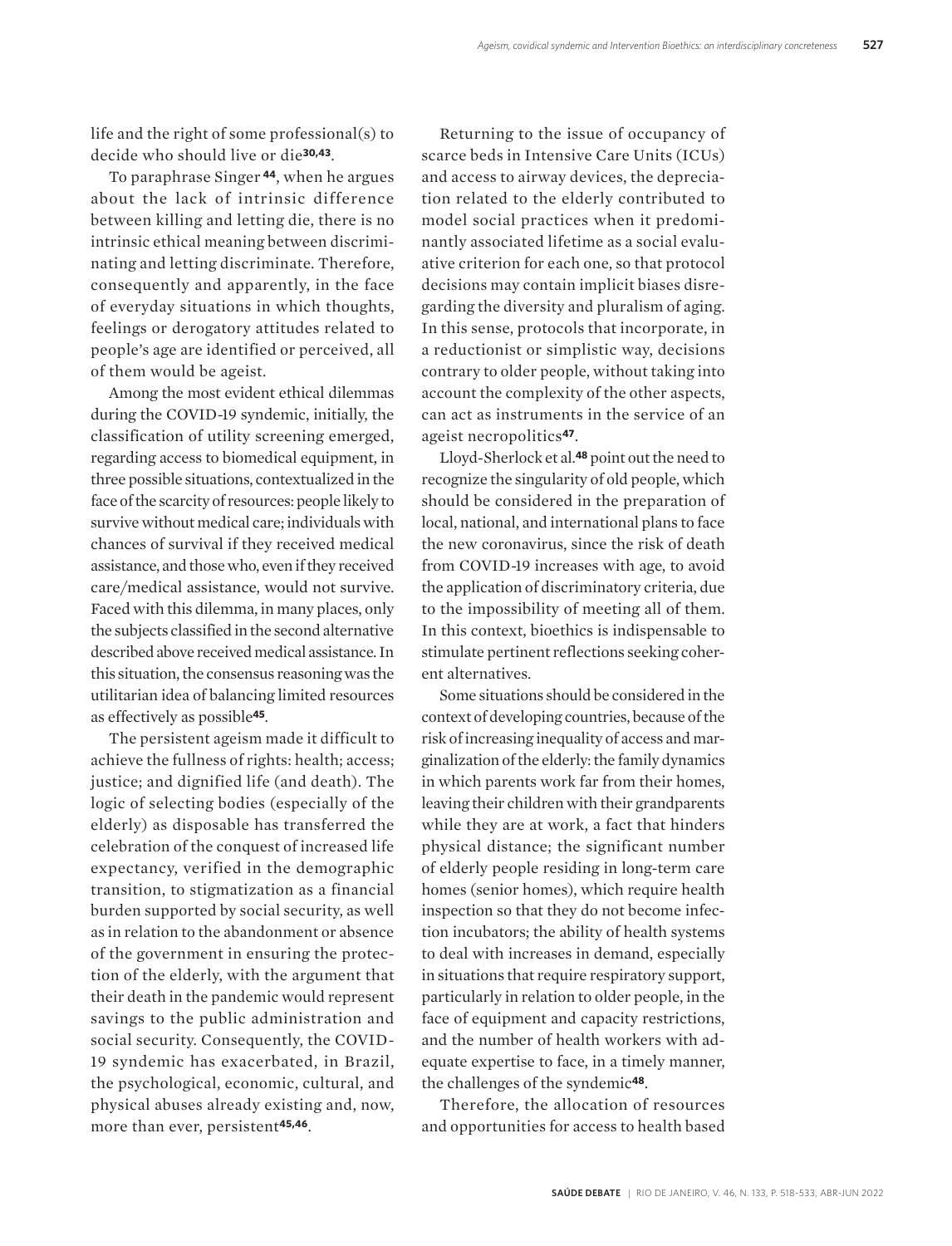only on age are characterized as ageism, because even in situations considered critical, other parameters should be required, such as clinical limitations, vulnerabilities, functionalities/capacities, and comorbidities. Everyone has the right to live, and quick decisions should be made by the team, together with the user and their family. Appropriate communication between all those involved is becoming increasingly important to improve the understanding of the heterogeneity of aging, renouncing stereotypes related to old age**30**.

Intergenerational tension, characterized as a conflict between people of different generations, was usually manifested in the form of anger, hatred or cancellation on social networks, for example, due to the resistance of some regarding the use of masks or the lack of adherence to distancing measures. In addition, the way health professionals consider aging and the elderly can determine and influence the care and treatment that old people receive**49**.

In addition, in the covidical syndemic, in some territories, the premise that the elders have already lived their lives sufficiently was established, so it was now time to renounce their autonomy, independence and their social needs. These facts indicated a marked difference in life prospects, as well as an increase in animosity between generations, when based in a simplistic way only related to age, as a kind of risk and lethality marker**43**.

With the emergence of moral conflicts related to the value of the life of the elderly, some observations based on ethics and knowledge about healthy aging to combat ageism during the COVID-19 syndrome stand out: the elderly are part of a heterogeneous stratum, with health and functionality much better than what negative stereotypes suggest; age limits/ barriers for access to health services, as well as to intensive care and other forms of medical assistance, are inappropriate and unethical;

the derogatory view of old age is dangerous for the elderly and for society itself, which also ages; solidarity between generations must be strengthened; one must resist to paternalistic or childish attitudes related to the elderly, and the COVID-19 crisis requires the use of modern information and communication technologies among the elderly**50**.

Primary Health Care (PHC) is important as a scenario to identify, prevent and cope with manifestations of ageism, in the sense of improving health surveillance actions, by linking communities more closely, such as the Family Health Strategy (FHS) teams, especially by Community Health Agents (CHAs), who work daily in the territories. Therefore, PHC needs to be considered from a more comprehensive approach, generating information and knowledge about the unique aspects of life in all its stages and ages**51**.

The perennial capillarity among workers, users, and managers, in PHC and SUS, helps us to think about joint coping strategies, establishing lines of care in the local and intermunicipal health network, based on interprofessional work, with articulated intersectoral partnerships, in more emphatic actions that are not only at the level of discourses and that have, in fact, an interventional and transformative component inspired by the references of IB**36,38,52**.

The current global and local crisis is syndemic, sanitary, political, economic and social, and requires innovation in the modes of operation and radicalization of the logic of community intervention in the exercise of new forms of sociability and solidarity. The PHC has in its favor the proximity of knowledge of the territory, access and the link between users and their health teams, in the integrality of care, in the monitoring of vulnerable people and families and in the monitoring of suspected and mild cases, fundamental to contain the pandemic and to avoid the worsening of people with the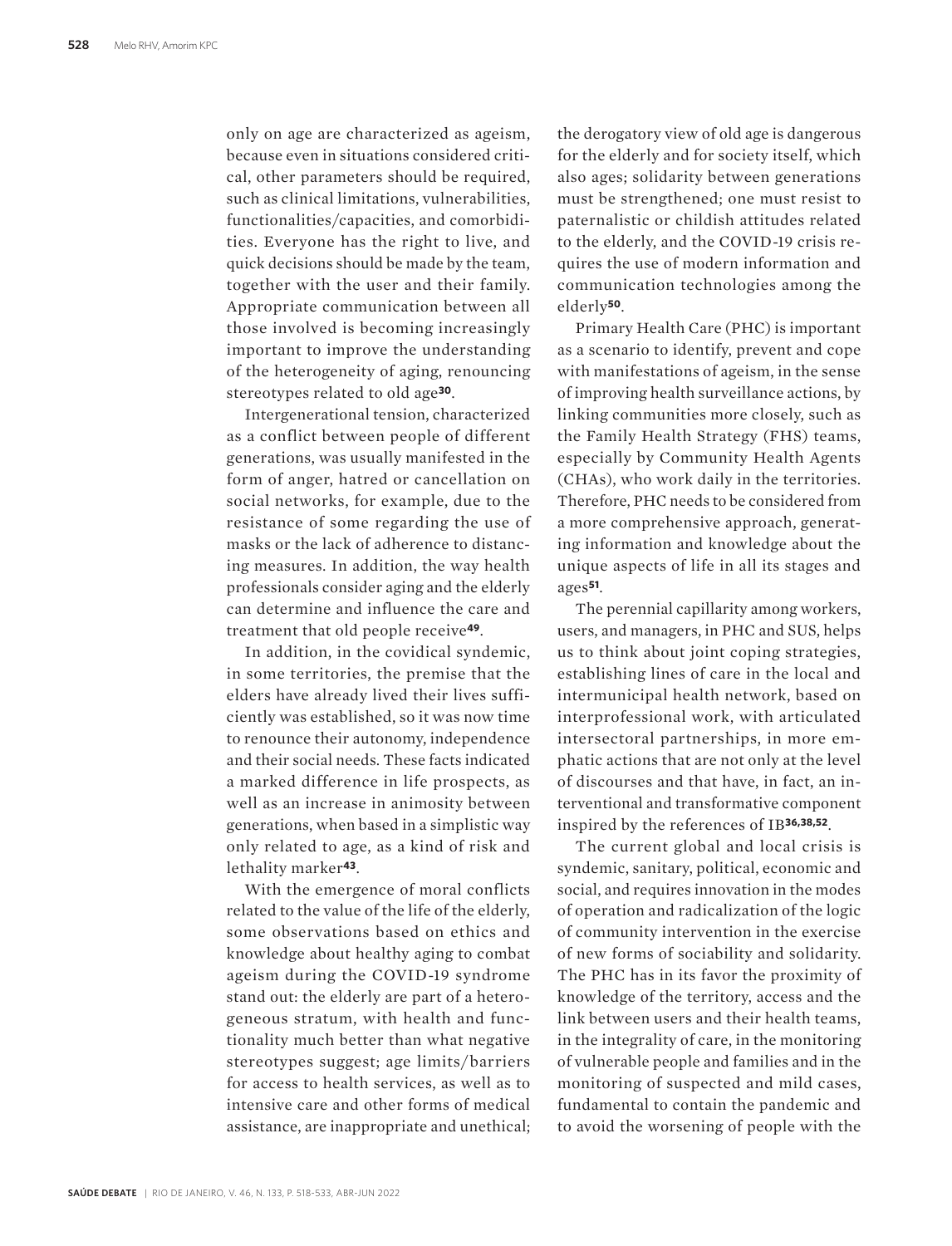disease. This capillarity can be decisive in raising awareness and respecting the mitigation strategies of ageism**6,51,52**.

## **Final considerations**

This article articulated aspects of ageism related to the COVID-19 syndemic, considering the references of IB as an epistemological current and an interventional tool approaching knowledge to the scope of collective health. The theoretical exercise of addressing complex problems from the perspective of interdisciplinary dialogues is discussed: the covidical syndemic for bioethical confrontation and understanding of ageist determinants and conditions.

The confrontation of ageism must occur from the implementation of perennial public policies aimed at intergenerational wellbeing, in addition to an education that rescues human respect, the appreciation of the elderly, while equally preparing the younger people to age in a healthy way, with intergenerational solidarity and respect for rights and life.

The critical-reflexive nature sustained by important theoretical assumptions that allow analyzing several critical sociocultural and comprehensive points in public health is emphasized, bringing to light this topic that is still little discussed in relation to the

COVID-19 syndemic in Brazil and worldwide. It is necessary to increase efforts to reduce ageism, as well as the responsible dissemination of information about this harmful practice.

From a practical point of view, it is hoped that the article can encourage discussion on the topic in society and stimulate the implementation of practices to mitigate ageism, in order to stimulate ethical acts of reconnection that are responsible and capable of expanding knowledge, skills, and competencies to develop and apply plausible intergenerational interventions based on the ethics of life.

## **Acknowledgments**

Pro-Rectory of Graduate Studies of the Federal University of Rio Grande do Norte (UFRN); Northeast Network of Family Health Training (RenasF); and Coordination for the Improvement of Higher Education Personnel (CAPES) – Brazil.

#### **Collaborators**

Melo RHV (000-0003-0595-6020)\* and Amorim KPC (0000-0003-4047-6073)\* have equally contributed to the preparation of the manuscript. $\blacksquare$ 

> \*Orcid (Open Researcher and Contributor ID).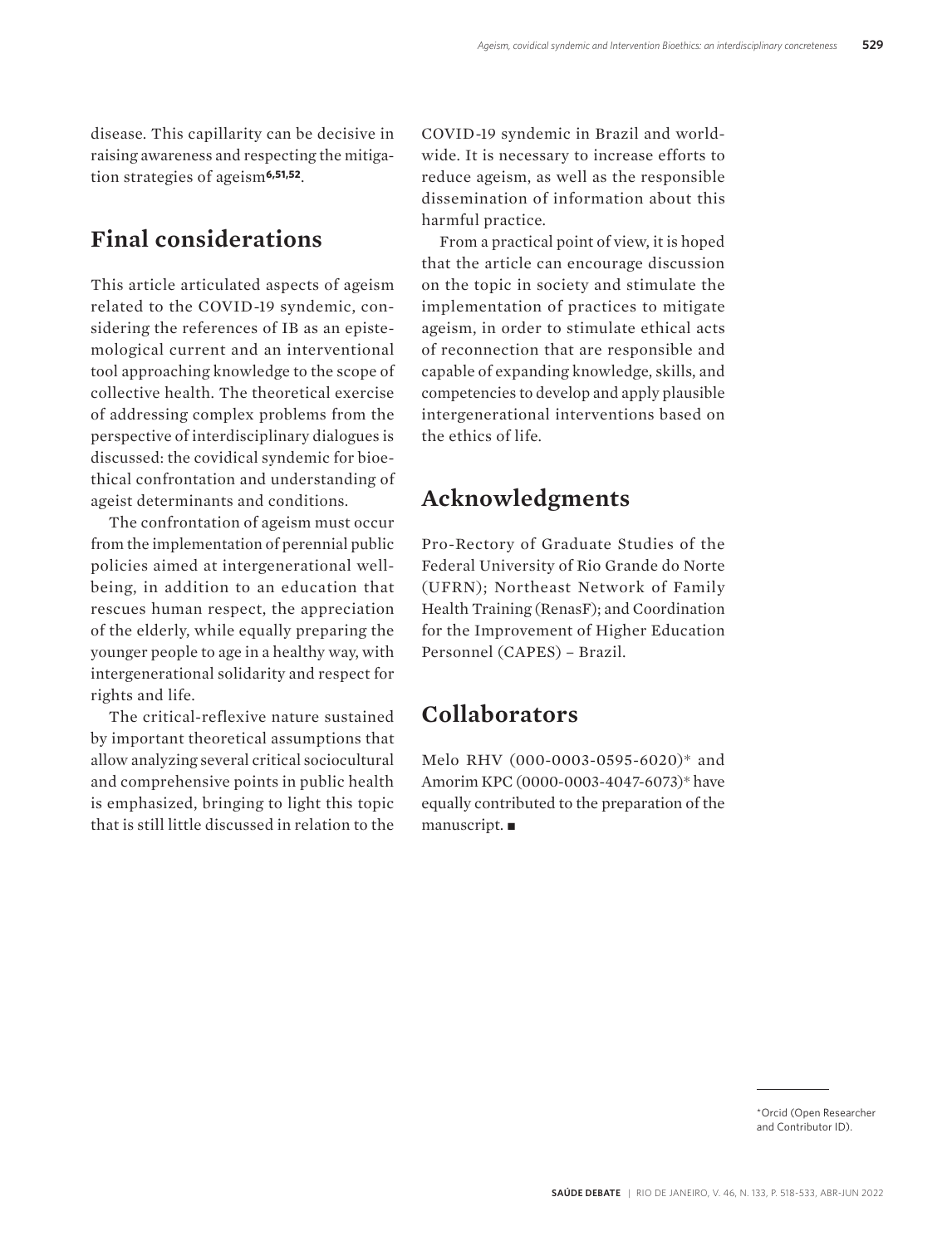#### **References**

- 1. Officer A, Thiyagarajan JA, Schneiders ML, et al. Ageism, healthy life expectancy and population ageing: how are they related? Int. J. Environ. Res. Public Health. 2021 [acesso em 2020 out 25]; 17(9):3159. Disponível em: https://pubmed.ncbi.nlm. nih.gov/32370093/.
- 2. World Health Organization. Decade of healthy ageing: baseline report. Geneva: World Health Organization; 2020.
- 3. World Health Organization. Global report on ageism. Geneva: World Health Organization; 2021.
- 4. França LHFP, Siqueira-Brito AR, Valentini F, et al. Ageism in the organizational context – the perception of Brazilian workers. Rev. bras. geriatr. gerontol. 2017 [acesso em 2021 out 25]; 20(6):762-772. Disponível em: https://doi.org/10.1590/1981-22562017020.170052.
- 5. Ridgway V, Mason-Whitehead E, McIntosh-Scott A. Visual perceptions of ageing; A longitudinal mixed methods study of UK undergraduate student nurses' attitudes and perceptions towards older people. Nurse Educ. Pract. 2018 [acesso em 2021 out 25]; 33(s.n.):63-69. Disponível em: https://pubmed. ncbi.nlm.nih.gov/30245188/.
- 6. Sousa AJ, Torres AA, Araújo MM, et al. Atenção primária à saúde e covid-19: uma revisão integrativa. Cadernos ESP. 2020 [acesso em 2021 out 25]; 4(1):45-52. Disponível em: https://cadernos.esp.ce.gov.br/index. php/cadernos/article/view/313.
- 7. Silva LES, Drummond A, Garrafa V. Bioética de intervenção: uma prática politizada na responsabilidade social. Universitas: Ciências da Saúde. 2011 [acesso em 2021 out 25]; 9(2):112-119. Disponível em: https:// doi.org/10.5102/ucs.v9i2.1510.
- 8. Morin E. Complexidade e transdisciplinaridade: a reforma da universidade e do ensino fundamental. Natal: EDUFRN; 2000.
- 9. Secco CLTR. As rugas do tempo na ficção. Cadernos IPUB-UERJ. 1999; (10):9-33.
- 10. Beauvoir S. A velhice. 2. ed. Rio de Janeiro: Nova Fronteira; 2018.
- 11. Debert GG. A reinvenção da velhice: socialização e processos de reprivatização do envelhecimento. São Paulo: Editora da USP/FAPESP; 2004.
- 12. Veras RP, Oliveira M. Envelhecer no Brasil: a construção de um modelo de cuidado. Ciênc. Saúde Colet. 2018 [acesso em 2021 out 25]; 23(6):1929- 1936. Disponível em: https://doi.org/10.1590/1413- 81232018236.04722018.
- 13. Moura LBA. A Pessoa Idosa na Área Metropolitana de Brasília: oportunidades e desafios. In: Vasconcelos AMN, Moura LBA, Jatobá SUS, et al., organizadores. Território e sociedade: as múltiplas faces da Brasília metropolitana. Brasília, DF: Editora UnB; 2019.
- 14. Butler RN. Ageism: a foreword. J. Soc. Issues. 1980 [acesso em 2021 out 25]; 36(2):8-11. Disponível em: https://doi.org/10.1111/j.1540-4560.1980.tb02018.x.
- 15. Schumacher AA, Puttini RF, Nojimoto T. Vulnerabilidade, reconhecimento e saúde da pessoa idosa: autonomia intersubjetiva e justiça social. Saúde debate. 2013 [acesso em 2021 out 25]; 37(97):281-293. Disponível em: https://www.scielo.br/j/sdeb/a/PpD98dYQWT4hMv8HTFxCknx/ abstract/?lang=pt#.
- 16. Sato AT, Barros JO, Jardim TA, et al. Processo de envelhecimento e trabalho: estudo de caso no setor de engenharia de manutenção de um hospital público do Município de São Paulo, Brasil. Cad. Saúde Pública. 2017 [acesso em 2021 out 25]; 33(10):e00104717. Disponível em: http://dx.doi.org/10.1590/0102- -311X00140316.
- 17. Marques AM. Velho/Idoso: Construindo o sujeito da terceira idade. Rev. Esboços. 2004 [acesso em 2021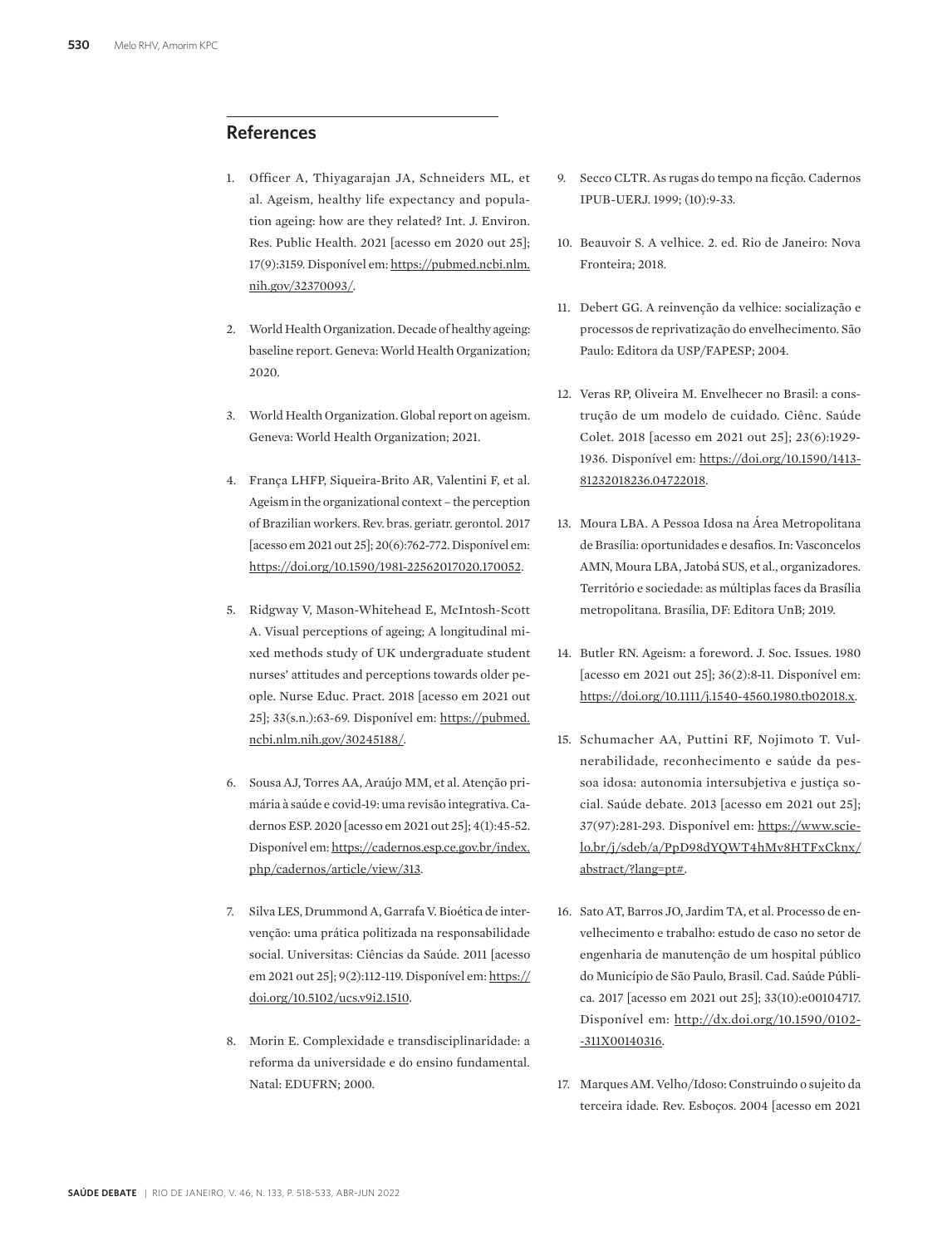out 25]; 11(11):65-71. Disponível em: https://periodicos.ufsc.br/index.php/esbocos/article/view/336.

- 18. Motta AB. A atualidade do conceito de gerações na pesquisa sobre o envelhecimento. Soc. estado. 2010 [acesso em 2021 out 25]; 25(2):225-250. Disponível em: https://doi.org/10.1590/S0102-69922010000200005.
- 19. Zomer LB, Santos AR, Costa KCO. O perfil de alunos do curso de administração: um estudo com base nas gerações X, Y E Z. Revista GUAL. 2018 [acesso em 2021 out 25]; 11(2):198-221. Disponível em: https://doi.org/10.5007/1983-4535.2018v11n2p198.
- 20. Anaya-Sánchez R, Castro-Bonaño JM, González-Badía E. Preferencias del consumidor millennial respecto al diseño de webs de social commerce. Rev. bras. gest. neg. 2020 [acesso em 2021 out 25]; 22(1):123- 139. Disponível em: https://doi.org/10.7819/rbgn. v22i1.4038.
- 21. Krenak A. O amanhã não está à venda. São Paulo: Companhia das Letras; 2020.
- 22. Bezerra PA, Soares SA, Franco SB, et al. Perfil sociodemográfico e narrativas de pessoas idosas que já viviam a solidão antes da sindemia do Covid-19. REALIS. 2020 [acesso em 2021 out 25]; 10(02):185- 196. Disponível em: https://doi.org/10.51359/2179- 7501.2020.248751.
- 23. Moratelli V. O idadismo no contexto da pandemia da Covid-19: como o preconceito etário se tornou evidente no Brasil. RDS. 2021 [acesso em 2021 out 25]; 27(1):9-29. Disponível em: https://doi.org/10.46551/ issn2179-6807v27n1p9-29.
- 24. Maciel WC. Pandemia, necropolítica e purificação simbólica dos cuidadores da morte. In: Grossi MP, Toniol R, organizadores. Cientistas sociais e o coronavírus. Florianópolis: Tribo da Ilha; 2020.
- 25. Lana RM, Coelho FC, Gomes MFC, et al. Emergência do novo coronavírus (SARS-CoV-2) e o papel de uma vigilância nacional em saúde oportuna e efetiva. Cad. Saúde Pública. 2020 [acesso em 2021 out

25]; 36(3):e00019620. Disponível em: https://doi. org/10.1590/0102-311X00019620.

- 26. Butler J. El capitalismo tiene sus límites. In: Amadeo P, organizador. Sopa de Wuhan: Pensamiento contemporáneo en tiempos de crisis. Buenos Aires: ASPO (Aislamiento Social Preventivo y Obligatorio); 2020. p. 59-66.
- 27. Singer M, Bulled N, Ostrach B, et al. Syndemics and the biosocial conception of health. The Lancet. 2017 [acesso em 2021 out 25]; 389(10072):941-950. Disponível em: https://pubmed.ncbi.nlm.nih.gov/28271845/.
- 28. Horton R. Offline: COVID-19 is not a pandemic. Lancet. 2020 [acesso em 2021 out 25]; 396(10255):874. Disponível em: https://doi.org/10.1016/S0140- 6736(20)32000-6.
- 29. Veiga-Neto A. Mais uma Lição: sindemia covídica e educação. Educ. Real. 2020 [acesso em 2021 out 25]; 45(4):e109337. Disponível em: https://doi. org/10.1590/2175-6236109337.
- 30. Silva MF, Silva DSM, Bacurau AGM, et al. Ageismo contra idosos no contexto da pandemia da covid-19: uma revisão integrativa. Rev. Saúde Pública. 2021 [acesso em 2021 out 25]; (55):4. Disponível em: https://www.revistas.usp.br/rsp/article/ view/184066.
- 31. Douglas M, Katikireddi SV, Taulbut M, et al. Mitigating the wider health effects of covid-19 pandemic response. BMJ. 2020 [acesso em 2021 out 25]; (369):m1557. Disponível em: https://doi.org/10.1136/ bmj.m1557.
- 32. Smith BJ, Lim MH. How the COVID-19 pandemic is focusing attention on loneliness and social isolation. Public Health Res Pract. 2020 [acesso em 2021 out 25]; 30(2):3022008. Disponível em: https://doi. org/10.17061/phrp3022008.
- 33. Santos GP, Vitório SC. A sindemia global da covid-19: uma análise sobre vulnerabilidade social e políticas públicas no Brasil. RED/UnB. 2021 [acesso em 2021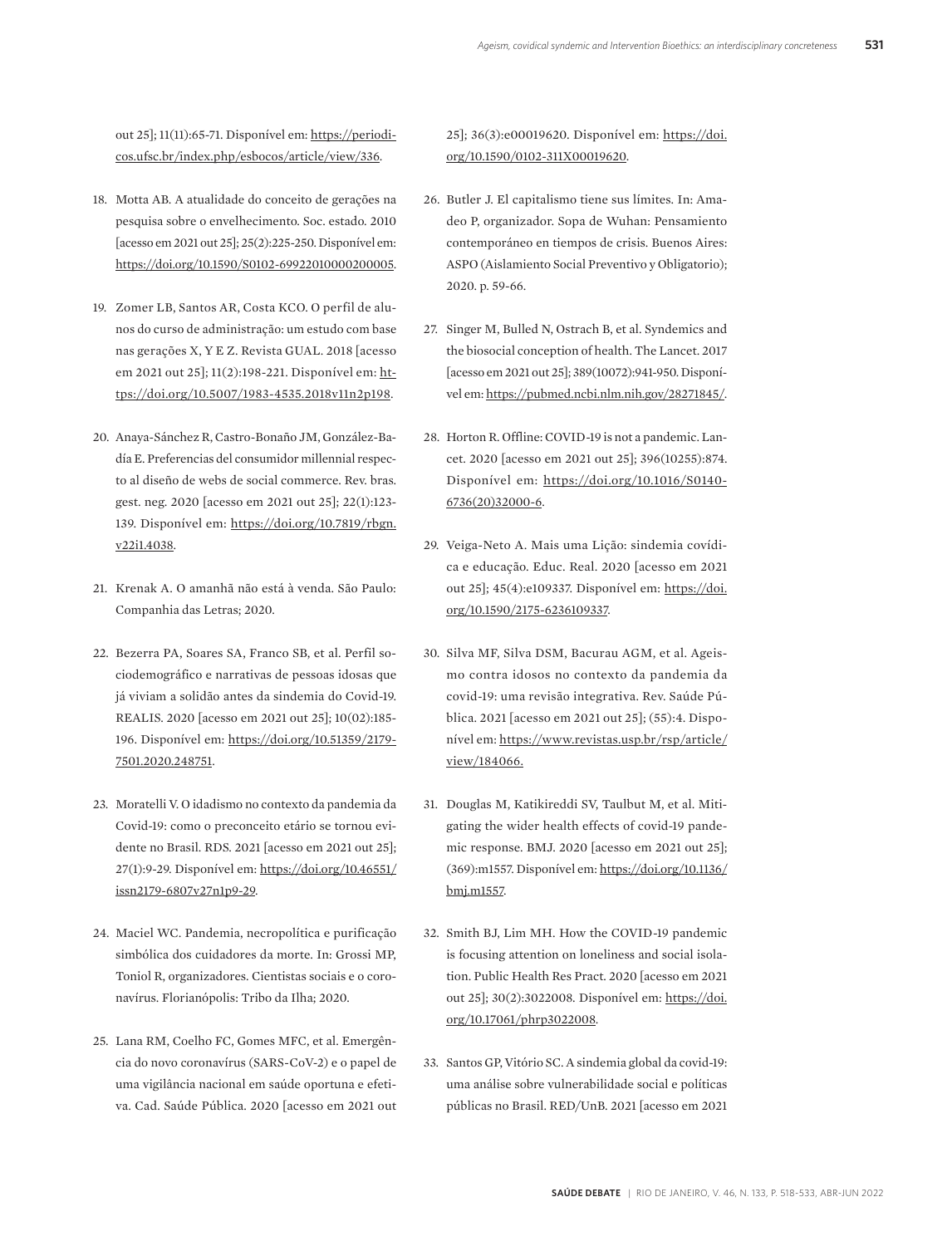out 25]; 1(19):340-371. Disponível em: https://periodicos.unb.br/index.php/redunb/article/view/37292.

- 34. Fortes PAC. Refletindo sobre valores éticos da Saúde Global. Saúde soc. 2015 [acesso em 2021 out 25]; 24(supl1):152-161. Disponível em: https://doi. org/10.1590/S0104-12902015S01013.
- 35. Segre M, Cohen C. Bioética. 3. ed. São Paulo: EDUSP; 2002.
- 36. Garrafa V, Porto D. Intervention bioethics: a proposal for peripheral countries in a context of power and injustice. Bioethics. 2003 [acesso em 2021 out 25]; 17(5-6):399-416. Disponível em: https://doi. org/10.1111/1467-8519.00356.
- 37. Selli L, Garrafa V. Bioética, solidariedade crítica e voluntariado orgânico. Rev. Saúde Pública. 2005 [acesso em 2021 out 25]; 39(3):473-478. Disponível em: https://doi.org/10.1590/S0034-89102005000300020.
- 38. Nascimento WF, Garrafa V. Por uma vida não colonizada: diálogo entre bioética de intervenção e colonialidade. Saúde soc. 2011 [acesso em 2021 out 25]; 20(2):287-299. Disponível em: https://doi.org/10.1590/ S0104-12902011000200003.
- 39. Porto D, Garrafa V. A influência da Reforma Sanitária na construção das bioéticas brasileiras. Ciênc. Saúde Colet. 2011 [acesso em 2021 out 25]; 16(supl1):719- 729. Disponível em: https://doi.org/10.1590/S1413- 81232011000700002.
- 40. Vieira ABD, Monteiro PS. Comunidade quilombola: análise do problema persistente do acesso à saúde, sob o enfoque da Bioética de Intervenção. Saúde debate. 2013 [acesso em 2021 out 25]; 37(99):610- 618. Disponível em: https://www.scielo.br/j/sdeb/a/ GwYSxxVb5DCDkyrXhSxW4JG/abstract/?lang=pt.
- 41. Lacerda TF, Monteiro PS. Bioética e diversidade: condições de saúde da população adulta em situação de rua do Distrito Federal. Saúde debate. 2012 [acesso em 2021 out 25]; 36(92):77-85. Disponível em: https:// www.redalyc.org/pdf/4063/406341764010.pdf.
- 42. Garrafa V. Ampliação e politização do conceito internacional de bioética. Rev. bioét. 2012 [acesso em 2021 out 25]; 1(20):9-20. Disponível em: https://revistabioetica.cfm.org.br/index.php/revista\_bioetica/ article/view/711.
- 43. Ayalon L. There is nothing new under the sun: ageism and intergenerational tension in the age of the CO-VID-19 outbreak. Int Psychogeriatr. 2020 [acesso em 2021 out 25]; 32(10):1221-1224. Disponível em: https:// doi.org/10.1017%2FS1041610220000575.
- 44. Singer P. Ética prática. 4. ed. São Paulo: Martins Fontes; 2018.
- 45. Dadico CM. Epidemias, pandemias e o ódio: caminhos para a governamentalidade da pandemia da Covid-19. Revista Publicum. 2020 [acesso em 2021 out 25]; 6(1):70-93. Disponível em: https://doi.org/10.12957/ publicum.2020.57572.
- 46. Bispo JP, Santos DB. COVID-19 como sindemia: modelo teórico e fundamentos para a abordagem abrangente em saúde. Cad. Saúde Pública. 2021 [acesso em 2021 out 25]; 37(10):e00119021. Disponível em: https://doi.org/10.1590/0102-311X00119021.
- 47. Santos B. A Cruel Pedagogia do Vírus. Lisboa: Almedina; 2020.
- 48. Lloyd-Sherlock P, Ebrahim S, Geffen L, et al. Bearing the brunt of covid-19: older people in low and middle income countries. BMJ. 2020 [acesso em 2021 out 25]; (368):m1052. Disponível em: https://doi.org/10.1136/ bmj.m1052.
- 49. Anderson RM, Heesterbeek H, Klinkenberg D, et al. How will country-based mitigation measures influence the course of the COVID-19 epidemic? Lancet. 2020 [acesso em 2021 out 25]; 395(10228):931-934. Disponível em: https://doi.org/10.1016/S0140-6736(20)30567-5.
- 50. Ehni HJ, Wahl HW. Six propositions against ageism in the COVID-19 pandemic. J Aging Soc Policy. 2020 [acesso em 2021 out 25]; 32(4-5):515-525. Disponível em: https://doi.org/10.1080/08959420.2020.1770032.